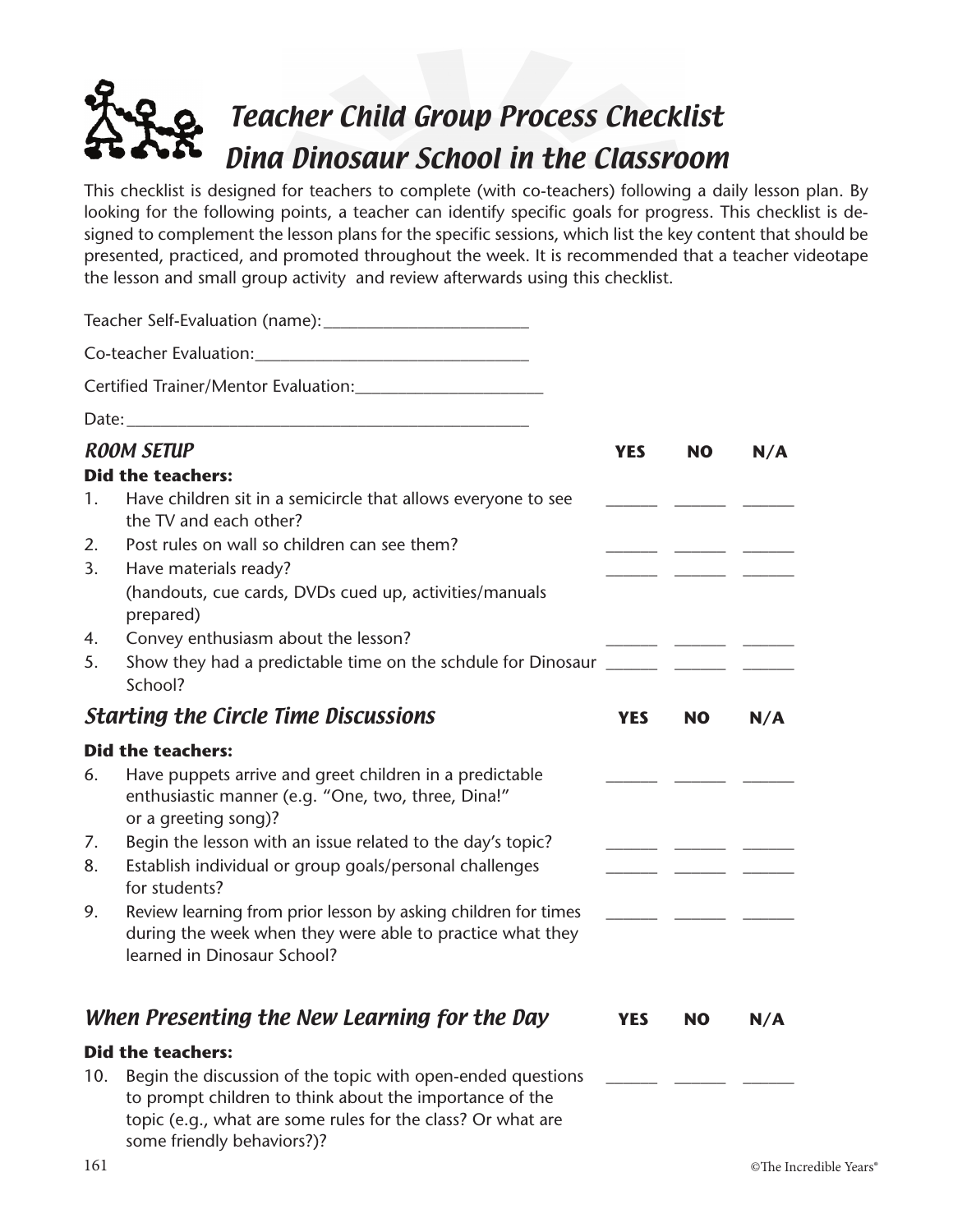| 11.        | Work to engage less verbal students in discussion?                                                                                                                                           |            |           |     |
|------------|----------------------------------------------------------------------------------------------------------------------------------------------------------------------------------------------|------------|-----------|-----|
| 12.        | Paraphrase and highlight the points made by children?                                                                                                                                        |            |           |     |
| 13.        | Use puppets as active participants of the entire session?                                                                                                                                    |            |           |     |
| 14.        | Attend to group process by giving frequent verbal and<br>nonverbal praise, nods, thumbs up for paying attention,<br>helping others, etc.?                                                    |            |           |     |
| 15.        | Attend to group process through selective use of ignore<br>when appropriate?                                                                                                                 |            |           |     |
| 16.        | Use picture cue cards as prompts to reinforce new behaviors<br>being taught?                                                                                                                 |            |           |     |
| 17.        | Use a style that is playful, engaging, fun, and paced at<br>children's level of attention?                                                                                                   |            |           |     |
| 18.        | Present clearly and model new behavior with puppets and<br>role plays?                                                                                                                       |            |           |     |
| 19.        | Actively involve children by letting them hold cue cards,<br>pause tape, use smaller puppets, etc.?                                                                                          |            |           |     |
| 20.        | Provide legitimate opportunities for active children to move<br>and stretch (e.g., group stretch break or wiggle space for<br>a particular child or music activity)?                         |            |           |     |
| 21.        | Respond to group and individual developmental needs<br>(e.g., change pace if children are restless and modify<br>activities and questions depending on a particular child's<br>skill)?       |            |           |     |
| 22.        | Work to address communication issues created by language<br>barriers?                                                                                                                        |            |           |     |
| 23.        | Adapt content to be sensitive to children's culture or to<br>special issues relevant for the particular class of students?                                                                   |            |           |     |
| 24.<br>25. | Incorporate translator in planning when possible?<br>Adjust length of circle time to reflect children's attention<br>span and level of engagement?                                           |            |           |     |
| 26.        | Follow the lesson plans?                                                                                                                                                                     |            |           |     |
|            | When Showing the Vignettes                                                                                                                                                                   | <b>YES</b> | <b>NO</b> | N/A |
|            | <b>Did the teachers:</b>                                                                                                                                                                     |            |           |     |
| 27.        | Focus children's attention before showing vignettes?<br>Give them a specific behavior or emotion to watch for?                                                                               |            |           |     |
| 28.        | Pause longer vignettes at least once to ask questions about<br>about segments rather than waiting until the end of the<br>vignette? Ask about character feelings and what htey will do next? |            |           |     |
| 29.        | Begin by asking children about what they thought was<br>happening in the vignette?                                                                                                           |            |           |     |
| 30.        | Acknowledge and praise children's responses to a vignette?                                                                                                                                   |            |           |     |
| 31.        | When appropriate, praise or nonverbally acknowledge<br>children who are focused on the vignette?                                                                                             |            |           |     |

162 ©The Incredible Years®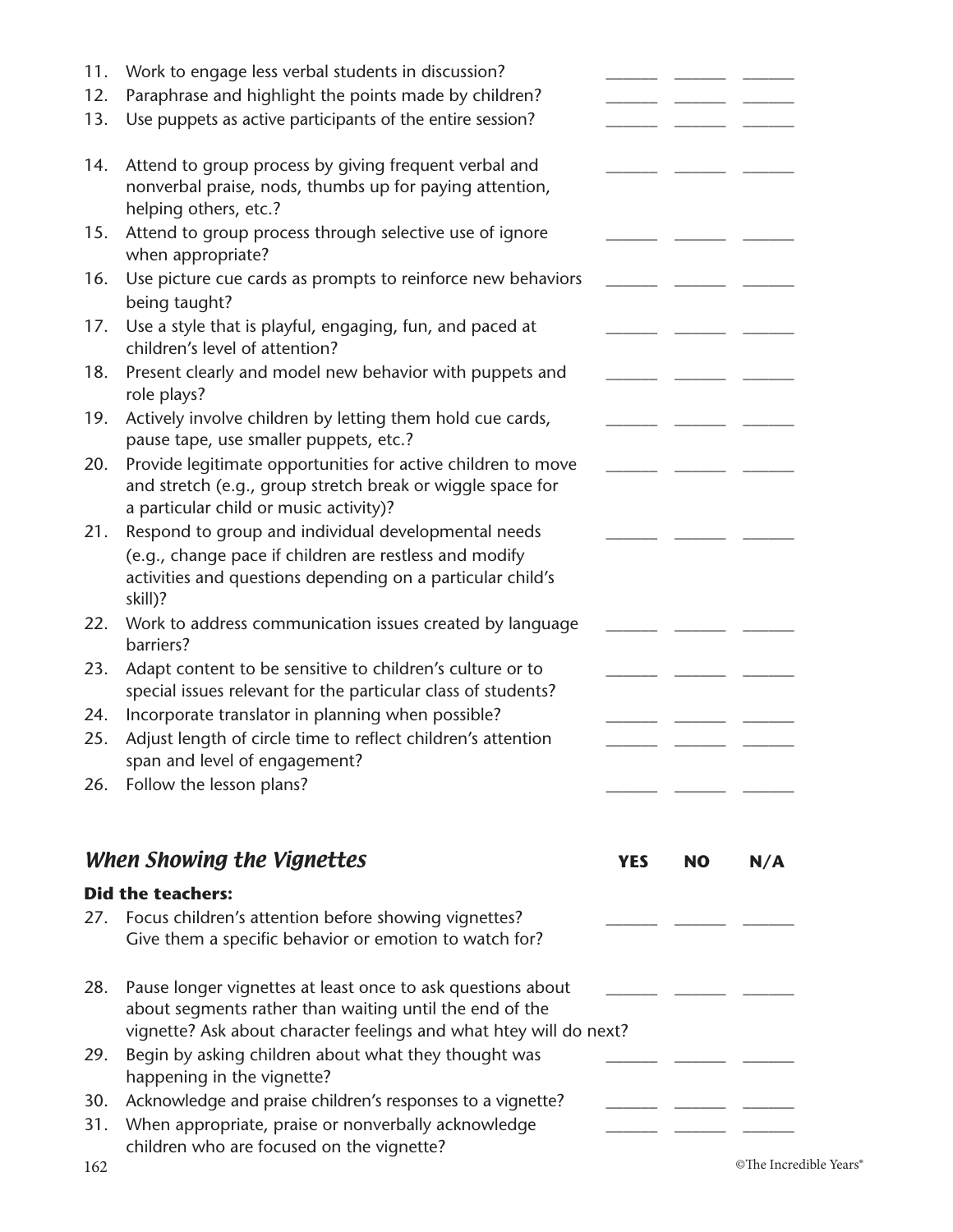| 32.        | Take time to acknowledge disappointment at not being<br>called upon (e.g., self-pat on the back, expression of "oh<br>$man'$ )?                                                              |            |           |     |
|------------|----------------------------------------------------------------------------------------------------------------------------------------------------------------------------------------------|------------|-----------|-----|
| 33.        | Paraphrase and highlight the points made by children?                                                                                                                                        |            |           |     |
| 34.        | Move on to the next vignettes after key points have been<br>discussed and practiced? Pace material to maintain children's interest?                                                          |            |           |     |
| 35.        | Allow for discussion following each vignette? If children are<br>distracted, vignette may need to be replayed.                                                                               |            |           |     |
| 36.        | Make sure that children are attending when vignette is<br>shown?                                                                                                                             |            |           |     |
| 37.        | Use vignette to prompt a role play/practice with children?<br>When setting up role play practice select student strategically<br>and coach them with a script of behaviors to practice?      |            |           |     |
| 38.        | Have children practice the actual behaviors being taught<br>through puppet plays, role plays, live plays, and peer-coached<br>plays?                                                         |            |           |     |
| 39.        | Adjust number of vignettes shown according to age and<br>attention span of students?                                                                                                         |            |           |     |
| 40.        | Demonstrate and explain small group activity before leaving<br>large circle discussion?                                                                                                      |            |           |     |
|            | <b>Small Group Activities</b>                                                                                                                                                                | <b>YES</b> | <b>NO</b> | N/A |
|            | <b>Did the teachers:</b>                                                                                                                                                                     |            |           |     |
| 41.        |                                                                                                                                                                                              |            |           |     |
|            | Plan small group activitiy to reinforce new content learned<br>(e.g., cooperative art activity, feeling game, blocks, play                                                                   |            |           |     |
| 42.        | dough, bingo, pass the hat, visualization)?<br>Prepare small group activity materials and set out on tables<br>ahead of time to minimize children's waiting time?                            |            |           |     |
| 43.        | Participate in small group activity using academic,<br>persistence, social and emotional coaching, prompting children<br>to use new skills and praising newly taught skills when they occur? |            |           |     |
| 44.        | Use labeled praise for prosocial behaviors?                                                                                                                                                  |            |           |     |
| 45.<br>46. | Use "dialogic reading" or interactive reading style?<br>Promote reading skills by associating printed word with                                                                              |            |           |     |
| 47.        | language?<br>Promote writing skills by taking dictations, writing words<br>to be copied, reinforcing children's beginning attempts<br>to write?                                              |            |           |     |
| 48.        | Make adaptations in small group activities in order to be<br>developmentally appropriate for all children?                                                                                   |            |           |     |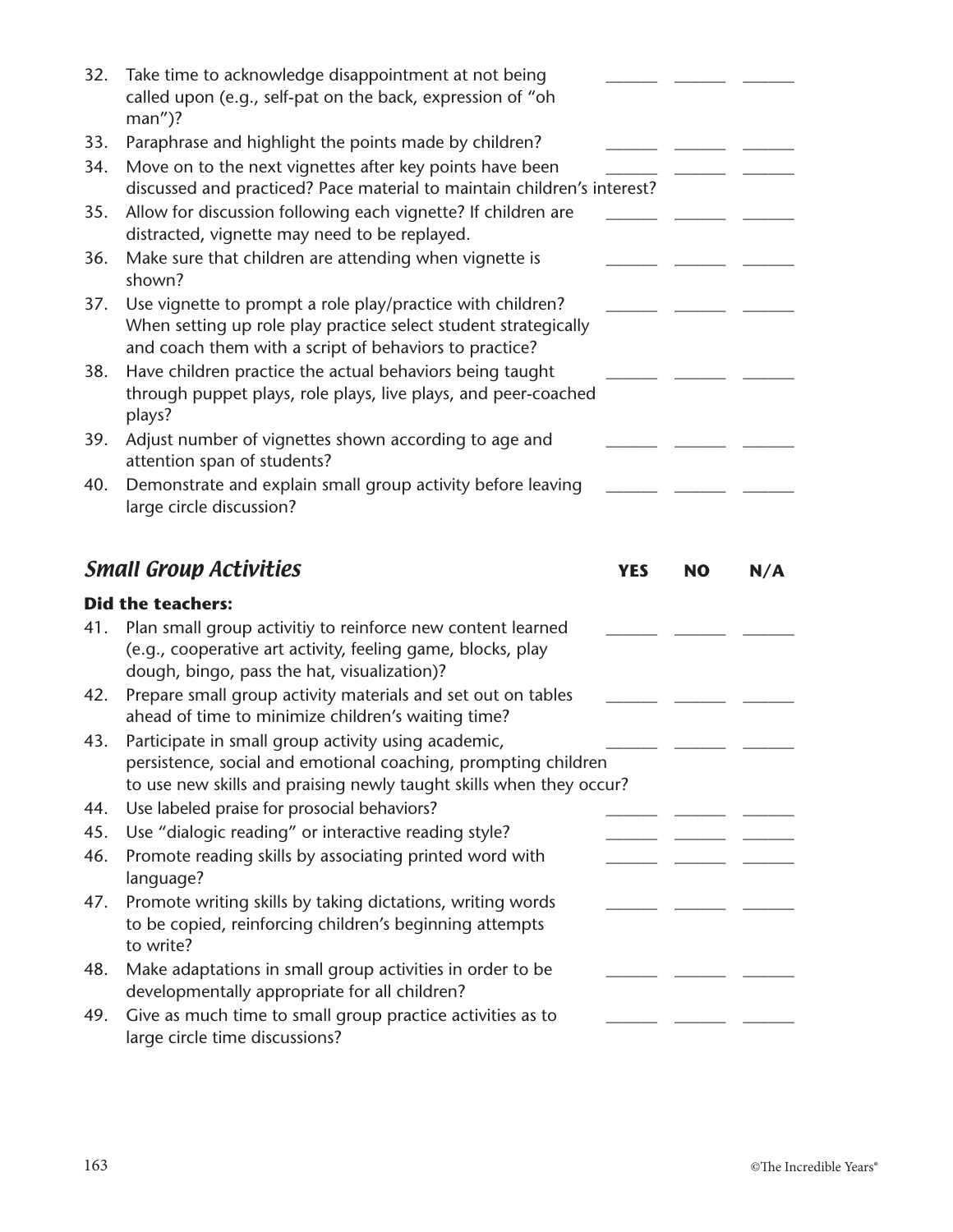|     | <b>Promoting Skills</b>                                                                                                                                                       | <b>YES</b> | <b>NO</b> | N/A |
|-----|-------------------------------------------------------------------------------------------------------------------------------------------------------------------------------|------------|-----------|-----|
|     | <b>Did the teachers:</b>                                                                                                                                                      |            |           |     |
| 50. | Use emotion and social coaching language?                                                                                                                                     |            |           |     |
| 51. | Use acadmic and persistence coaching?                                                                                                                                         |            |           |     |
| 52. | Use proximal praise and labeled praise?                                                                                                                                       |            |           |     |
| 53. | Ignore targeted misbehaviors or attention seeking behaviors?                                                                                                                  |            |           |     |
| 54. | Use Time Out to calm down appropriately for aggressive<br>behavior?                                                                                                           |            |           |     |
| 55. | Use redirects and warnings?                                                                                                                                                   |            |           |     |
| 56. | Praise individual children who are following rules,<br>participating well, and engaging in positive behaviors?                                                                |            |           |     |
| 57. | Use team incentive approach?                                                                                                                                                  |            |           |     |
| 58. | Issue personal challenges, team rewards, mystery challenges?                                                                                                                  |            |           |     |
| 59. | Have Dinosaur Cue Cards up on walls (e.g., quiet hands up,<br>sharing)?                                                                                                       |            |           |     |
| 60. | Use nonverbal praise?                                                                                                                                                         |            |           |     |
| 61. | Act in a fun, playful, and engaging way with children?                                                                                                                        |            |           |     |
| 62. | Integrate Dinosaur language throughout the day at choice<br>time, on playground, during meal times, etc.?                                                                     |            |           |     |
| 63. | Prepare for transitions effectively?                                                                                                                                          |            |           |     |
| 64. | Promote optimism and show belief in chidlren's ability to<br>learn and be successful?                                                                                         |            |           |     |
| 65. | Avoid making critical or negative statements about children's<br>behavior?                                                                                                    |            |           |     |
| 66. | Show respect, warmth and calmness with children?                                                                                                                              |            |           |     |
| 67. | Involve children actively in learning through games, activities,<br>stories, and fantasty?                                                                                    |            |           |     |
| 68. | Have predictable routines for opening and closing circle time,<br>bringing out and saying goodbye to puppets, transitioning to<br>snack time or small groups, saying goodbye? |            |           |     |
|     | Review Home Activities and Wrap Up                                                                                                                                            | <b>YES</b> | <b>NO</b> | N/A |
|     | <b>Did the teachers:</b>                                                                                                                                                      |            |           |     |
| 69. | Review Detective Home Activities with the children?                                                                                                                           |            |           |     |
| 70. | Individually give children a chance to share their home<br>activities?                                                                                                        |            |           |     |
| 71. | Enthusiastically praise whatever effort children made this<br>week?                                                                                                           |            |           |     |
| 72. | Assist children who didn't complete the home activities to<br>complete them?                                                                                                  |            |           |     |
| 73. | Have puppets say good-bye (not every session)?                                                                                                                                |            |           |     |
| 74. | Involve parents by sending home parent letters with home<br>activities? (See website for samples:                                                                             |            |           |     |
|     | http://www.incredibleyears.com/TeacherResources/index.asp)                                                                                                                    |            |           |     |